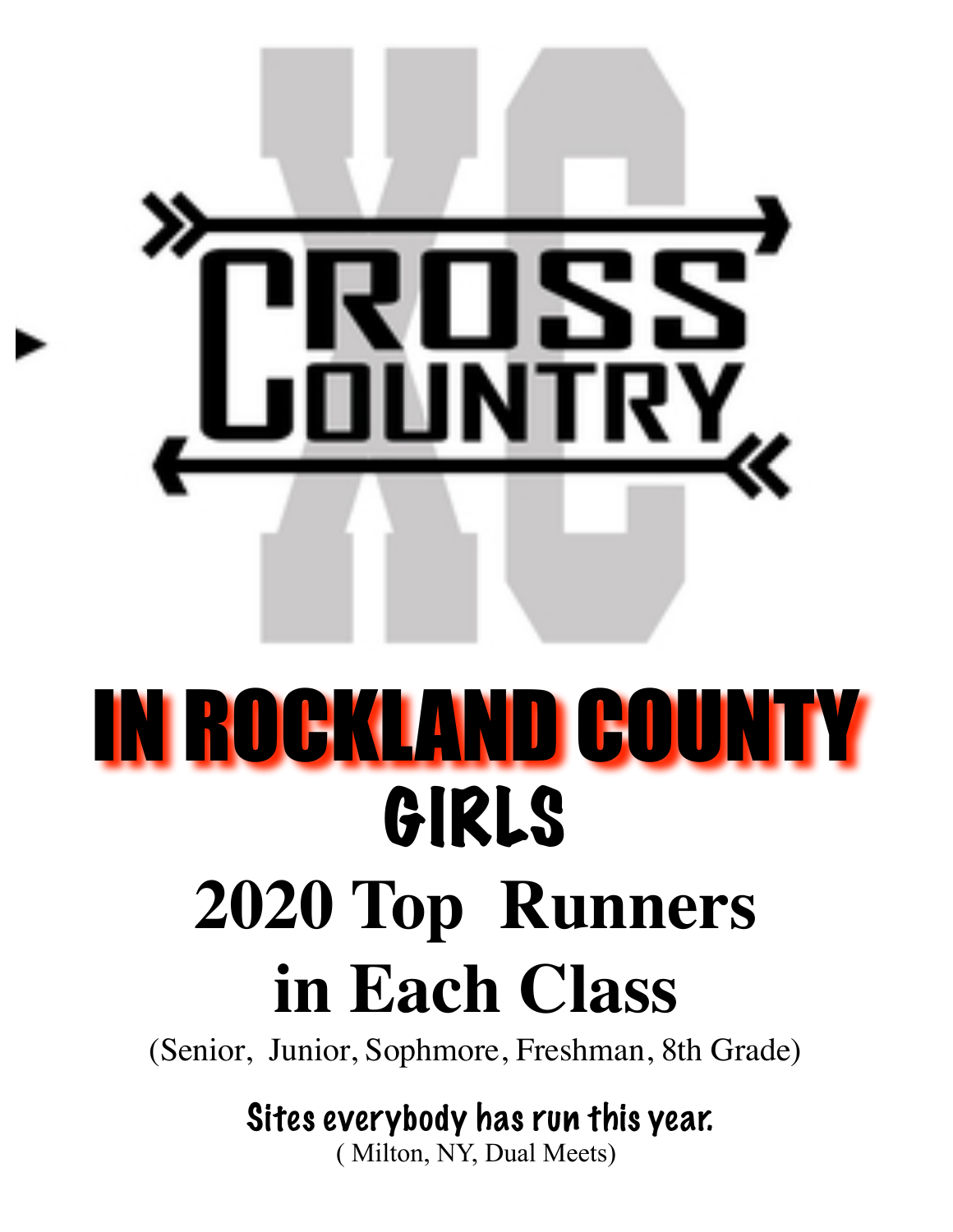# ROCKLAND COUNTY 2020 Freshman<br>Runner of The Year

(1) Madyson Moroney (PR) FR

| Date     | <b>Meet</b>                           |           | Dist. Race/Place Time |         | <b>Place</b>                |
|----------|---------------------------------------|-----------|-----------------------|---------|-----------------------------|
| 10/13/20 | Dual Meet (NR, CS, PR)                |           |                       |         | PRMS, NY                    |
| 10/17/20 | <b>Milton Invite #1</b>               | <b>5K</b> |                       |         | <b>Milton, NY</b>           |
| 10/20/20 | Dual Meet (PR, TZ, AM)                | 2.5       |                       |         | <b>Tappan Zee, NY</b>       |
| 10/24/20 | <b>Milton Invite #2</b>               | 1.5       | <b>Fr.2 2nd</b>       | 9:58.5  | <b>Milton, NY</b>           |
| 10/27/20 | Dual Meet (SUFF, NY, PR)              | 3M        |                       |         | PRMS, NY                    |
| 10/31/20 | <b>Section 1 League Championships</b> | <b>5K</b> | $L.3$ 7th             | 20:28.4 | <b>Milton, NY</b>           |
| 11/3/20  | Dual Meet (CN, PR, NAN)               | <b>5K</b> |                       |         | <b>Nanuet HS, NY</b>        |
| 11/7/20  | <b>Milton Invite #3</b>               | <b>5K</b> | $V1$ 5th              | 20:09.2 | <b>Milton, NY</b>           |
| 11/11/20 | <b>R.R.M. Freshman Championships</b>  | 1.5       | 9th                   | 10:56.0 | <b>Clarkstown South, NY</b> |
| 11/14/20 | <b>Milton Invite #4</b>               | <b>5K</b> | V <sub>2</sub> 12th   | 20:23.4 | <b>Milton, NY</b>           |
| 11/22/20 | <b>Section One Regionals</b>          | <b>5K</b> | <b>V.</b> 8th         | 19:22.7 | Milton, NY                  |
| 11/28/20 | <b>Northeast XC Championships</b>     | <b>5K</b> |                       |         | <b>Montgomery, NY</b>       |

#### **Milton, NY (3.1 Miles)**

**Milton Invite #2 Freshman Race 1.5 Miles (2nd) 9:58.50 Milton Invite #3 (5th) 20:09.20 Section League Championships 3.1 Miles (7th) 20:28.40 Section Regionals 3.1 Miles (8th) 19:22.70**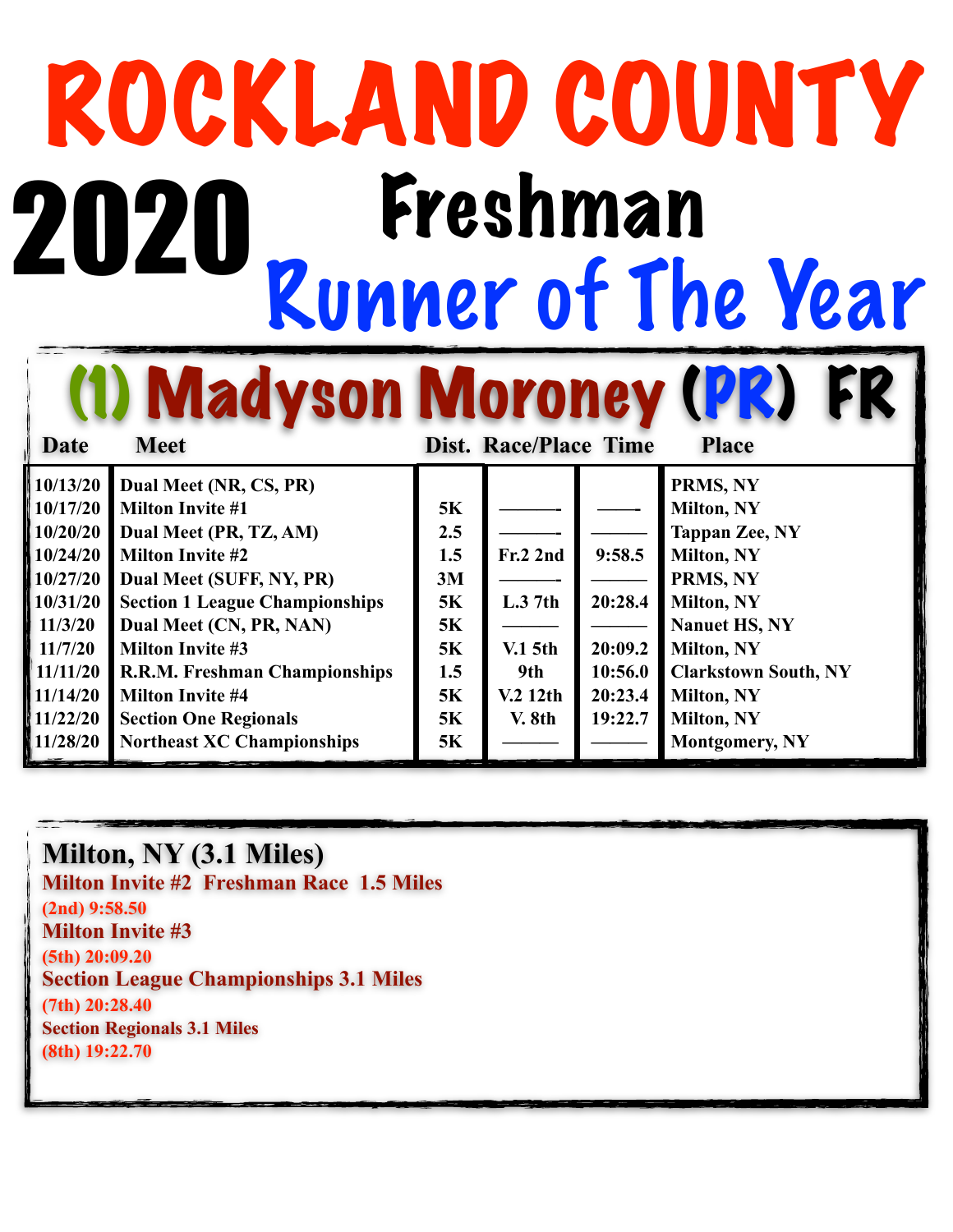#### (2) Sofia Fenton (TZ) FR Best Times This Year. Milton, NY 19:50.80 PB Section One Regional Dual Meet 5K 19:42.00 PB Nyack, Ny Dual Meet 2.5 m 16:28.00 PB Tappan Zee, NY R.R.M. Freshman Championships 1.5 Clarkstown South, NY **Milton Freshman Races 1.x Milton Invite** (3) Claire O'Sullivan (PR) FR Best Times This Year. Milton, NY 20:14.90 PB Section One Regional Dual Meet 5K Dual Meet 2.5 m R.R.M. Freshman Championships 1.5 10:25.00 PB Clarkstown South, NY Milton Freshman Races 1.x 9:51.70 PB Milton Invite #2 (4) Meghan Gormley (NR) FR Best Times This Year. Milton, NY 20:28.30 PB Milton Invite #4

Dual Meet 5K Dual Meet 2.5 m R.R.M. Freshman Championships 1.5 12:22.00 PB Clarkstown South, NY **Milton Freshman Races 1.x Milton Invite** 

### (5) Greta Swanson (AM) FR

|                                             | <b>Best Times This Year.</b> |           |                             |
|---------------------------------------------|------------------------------|-----------|-----------------------------|
| <b>Milton, NY</b>                           | 23:05.90                     | <b>PB</b> | <b>Section One Regional</b> |
| <b>Dual Meet</b><br><b>5K</b>               | 24:27.60                     | PB        | <b>Nanuet, NY</b>           |
| <b>Dual Meet</b><br>2.5 <sub>m</sub>        | 20:20.00                     | <b>PB</b> | <b>Tappan Zee, NY</b>       |
| <b>R.R.M. Freshman Championships</b><br>1.5 | 12:16.00                     | <b>PR</b> | <b>Clarkstown South, NY</b> |
| <b>Milton Freshman Races</b><br>1x          | 10:31.30                     | PB        | <b>Milton Invite #3</b>     |